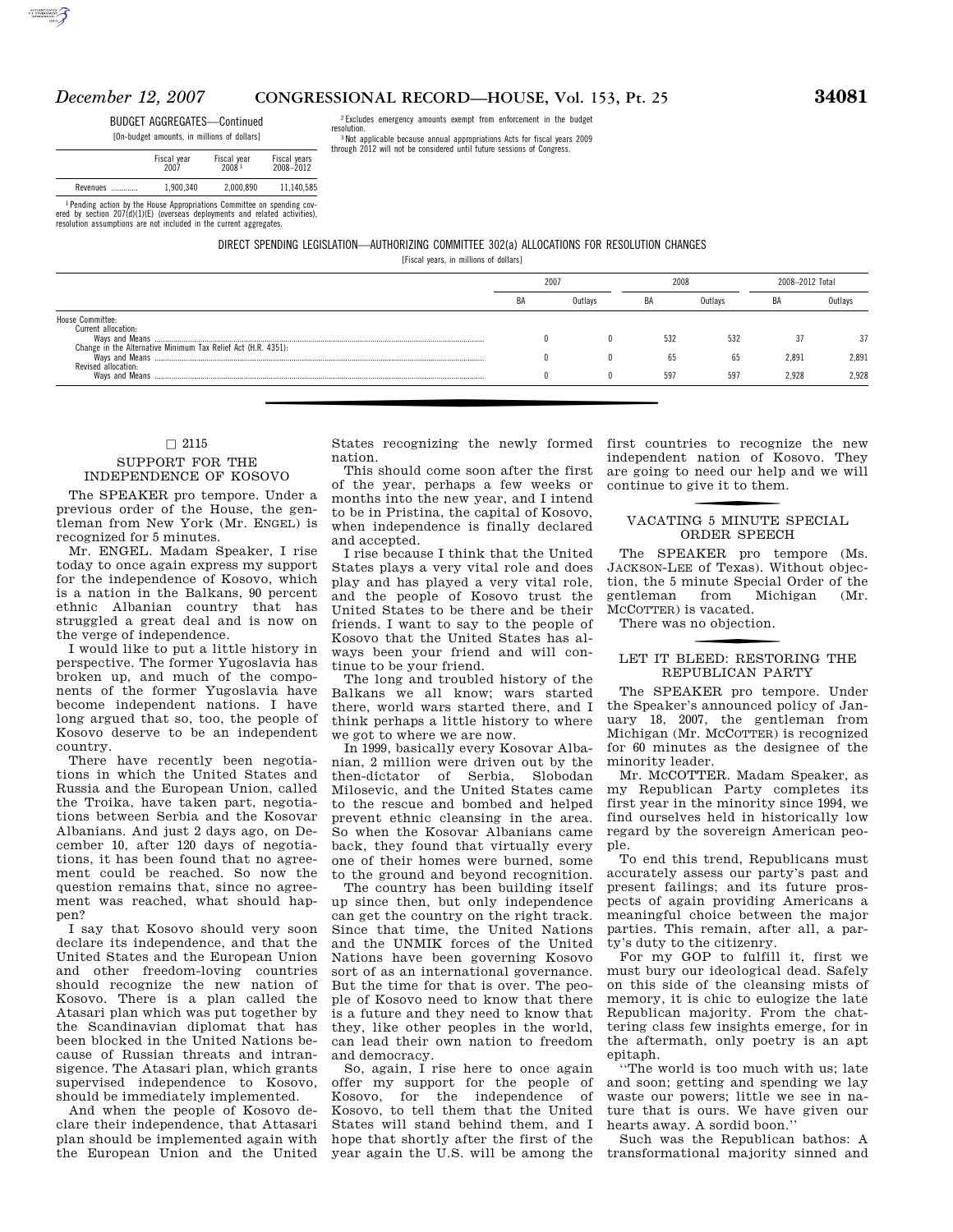''cashocracy.'' Promises, policies, principles, all bartered, even honor. The majority now is of the ages. May it rest in peace. And be redeemed.

Once, George Santayana cautioned: ''Those who do not learn the lessons of history are condemned to repeat them." If our current Republican minority guilefully refutes or gutlessly refuses to admit, accept and atone for the bitter fruits of its lapsed majority, it will continue to decline in the eyes of the American electorate. Thus, for the sake of our Nation in this time of transformation, we must fully and frankly examine and understand the cardinal causes of the Republican majority's recent demise, and, sadder but wiser, commence our Republican minority's restoration as a transformation political movement serving the sovereign citizens of our free republic.

To begin, we must retrace our steps down a broken alley of broken hopes to glean the essence of our party's headier times, big hits and fazed cookies.

Though many of its legislative leaders may moot the point, two Presidents caused the 1994 Republican revolution: Ronald Reagan and Bill Clinton.

The members of 1995's new Republican majority were Ronald Reagan's political children. From President Reagan, Republican congressional revolutionaries inherited a philosophy of politics as the art of the possible: Cogently expressed by conservative intellectuals ranging from Edmund Burke to Russell Kirk, this philosophy's central tenet held:

Men and women are transcendent children of God endowed by their Creator with inalienable rights.

Government was instituted to defend citizens' inalienable rights and facilitate citizens' pursuit of the good and of true happiness.

Over the generations, Divine Providence has established and revealed through tradition prescriptive rights and custom within communities how order, justice, and freedom, each essential, coequal and mutually reinforcing, are best arranged and nurtured for humanity to pursue the good and true happiness.

Finally, human happiness is endangered by every political ideology, for each is premised upon abstract ideas; each claims a superior insight into human nature not revealed through historical experience; each proffers a secular utopia unobtainable by an imperfect humanity; and, each demands an omnipotent, centralized government to forcefully impose its vision upon an ''unenlightened'' and unwilling population.

This is the political philosophy and resulting public policies a once-impoverished youth from Dixon, Illinois, Ronald Reagan, engagingly articulated to America throughout his Presidency

slipped into a transactional in the 1980s. By 1994, the American people who have taken Ronald Reagan at Russell Kirk's word that ''conservatism is the negation of ideology,'' and remembering its beneficent impact upon their daily lives, yearned for its return. For self-described congressional Republican revolutionaries, this formed fertile electoral ground, one shaped as well, it must be admitted, by a host of unheralded and immensely talented GOP redistricting attorneys. But like all revolutions, the peace required a villain.

Enter Bill Clinton.

Exuberant at having defeated an incumbent President George H.W. Bush, Clinton mistook a mandate against his predecessor as a mandate for his own craftily concealed liberalism. In his first 2 years in the Oval Office, this mistake led Clinton to overreach on ''kitchen table'' issues, such as raising taxes and socializing medicine.

Daily, the four-decade old Democratic congressional majority abetted Clinton's radical policies, and across the political spectrum, voters seethed.

Congressional Republicans bided their time, planned their revolution and seized their moment. Led by their spellbinding and abrasive guru from Georgia, congressional Republicans unveiled their ''Contract With America'' to much popular, if not pundit, acclaim.

Though much mythologized, if it is to prove instructive for the present Republican minority, this contract can and must be placed in its proper perspective. A musical analogy is most elucidating.

When a reporter once praised the Beatles for producing rock's first concept album, Sergeant Pepper's Lonely Heart's Club Band, John Lennon curtly corrected him: ''It was a concept album because we said it was.'' Lennon's point was this: Yes, the Beatles had originally set out to produce a concept album, but early in their sessions the band dropped any conceits to creating a ''concept album'' and recorded whatever songs were on hand. Recognizing their failure, the Beatles tacked on a final song, Sergeant Pepper's Lonely Heart's Club Band (Reprise), to engender the illusion they had, after all, created a concept album. Importantly, when the band later tried to produce a true ''concept album'' and accompanying film, Magical Mystery Tour, the lackluster result was one of the Beatles' few failed artistic ventures.

Similarly, congressional Republicans' ''Contract with America'' was a collection of specific policy proposals and concrete grievances against the incumbent Democratic President and his legislative allies. It possessed merely an implicit philosophy, one obviously harkening back to Reagan. Even less than Sergeant Pepper, the individual tracks of which have mostly stood the test of time, today many of the Contract's specific proposals sound dated. But like Sergeant Pepper, what endures about the contract is the fact that it was marketed as a revolutionary concept in governance. Of course, it is not. The contract was a suitable period piece which served its purpose—the election of congressional Republicans in sufficient numbers to attain our party's first majority in 40 years. Nevertheless the contract's lack of a clearly enunciated political philosophy sowed the seeds of the subsequent Republican devolution.

Therefore, if the current Republican minority buys into the myth and makes the contract the basis of a derivative ''concept'' agenda, the GOP will be condemned to another 40-year Magical Mystery Tour through the political wilderness.

This is not to say the members of 1995's new Republican majority lacked a political philosophy or immutable principles. Quite the contrary: These Members were steeped in the Reagan tradition. But after an initial rush of laudable accomplishments, the Members found themselves trapped by the contract's inherent pragmatism and particularity. Absent a philosophical anchor in the contract, Members drifted into the grind of governance, which distorted Reagan's philosophical principles for public policy into nonbinding precedents for political popularity. Exacerbating this process, the new majority's leaders, exuberant at having defeated an incumbent Democratic congressional majority, mistook a mandate against their predecessors as a mandate for their own finitely posited conservatism. In its first 2 years in control of the House, this led the majority's leaders to erroneously conclude it could govern as a parliament rather than as a congressional equivalent in power to the executive branch; and they over-reached on key issues, most notably in the shutdown of the United States Government over the issue of spending. Artfully framed by President Clinton with sufficient plausibility as an irresponsible Republican ideological attack on good government, this moment marked the beginning of the Republican majority's end. In point of fact, from the government shutdown to the present, the House GOP conference has never had as many Members as it did in 1995.

Some persist in too facilely dismissing this Republican debacle as being due to Clinton's superior messaging of the issue from his bully pulpit. This analysis is errant. The reason Clinton succeeded is the kernel of truth he wielded on this issue: House Republican leaders had stopped governing prudently in accordance with Reagan's political philosophy of politics being the art of the possible and, instead, started acting belligerently in an ideological manner against the public's interest. It is not an accident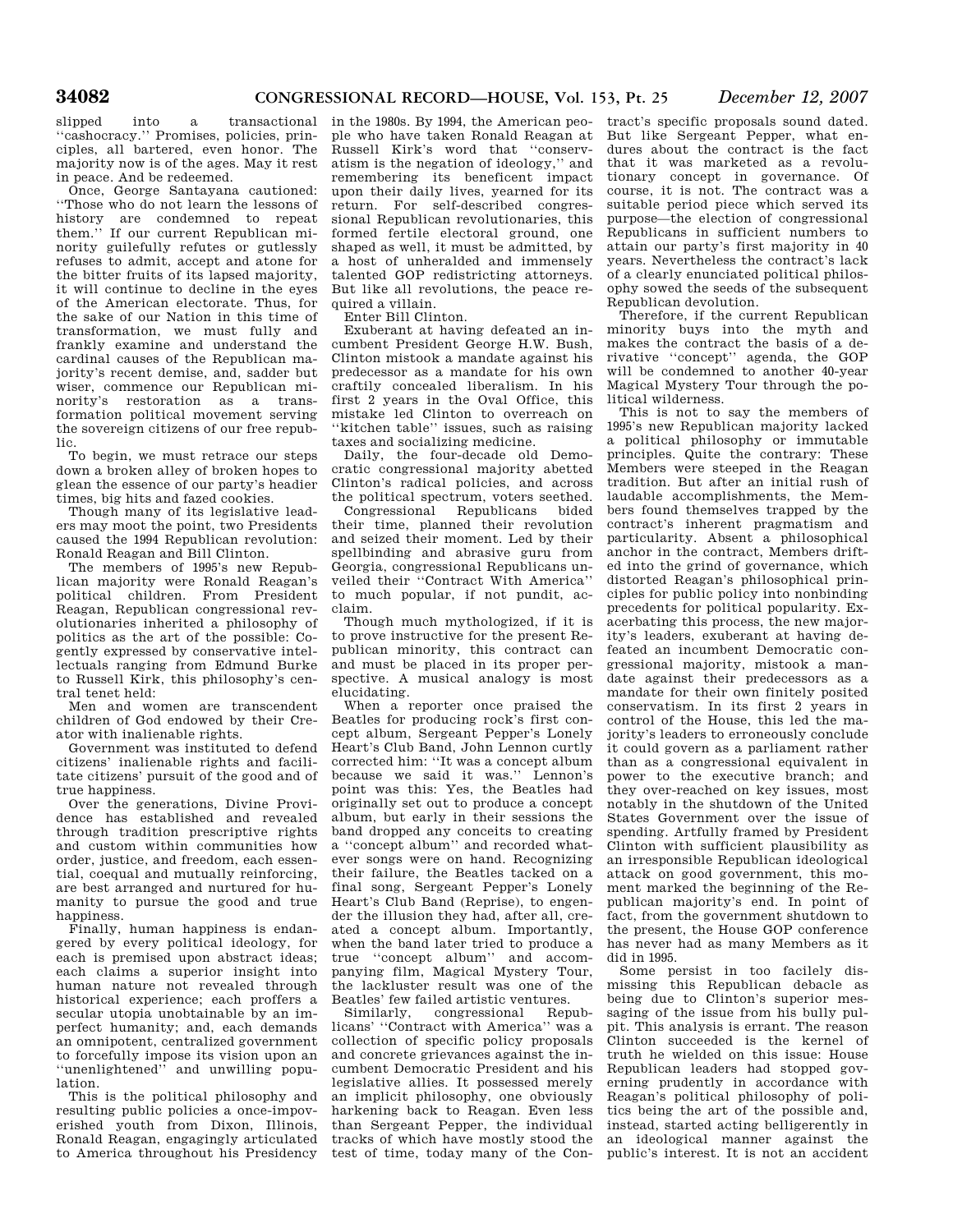this battle fundamentally affected Clinton's thinking and spurred his reinvention from a liberal ideologue into a pragmatic problem-solver and proponent of ''good government.'' Unfortunately, Clinton's publicly applauded posturing as a centrist incensed the Republican majority and accelerated their efforts to differentiate themselves from an unprincipled President by being increasingly ideological, which they confuted with being principled.

As this ideological fever progressed through 1996, too late did the new majority's members intuit the political cost to candidates considered ''ideologues.'' The Republicans' majority did survive the partisan carnage of Clinton's overwhelming 1996 reelection, but the cycle's cumulative effect was lasting and damning. Without gawking at the gruesome minutia of each ensuing GOP ideological purge and internal coup instigated by this election, we can note it spawned the unseemly political perversion of the House Republicans' transformational majority into a transactional ''cashocracy.''

Hubristically deemed by its leading denizens as a ''permanent majority,'' the GOP ''cashocracy'' was a beggars' banquet at taxpayers' expense. The cashocracy's sole goal was its own perpetuation; and its cashocrats and high priests of money-theism myopically chased the same through pragmatic corporatism and political machinations.

Obviously, the cashocracy's cardinal vice was its conviction to survive for its own sake. Curiously, this was not the height of arrogance; it was the height of insecurity. Aware it stood for nothing but election, the cashocracy knew anything could topple it. This fear cancerously compelled the polldriven cashocrats to grope for ephemeral popularity by abandoning immutable principles. Materialistic to their core and devoid of empathy, the cashocrats routinely ignored the centrality to governmental policies of transcendent human beings.

This cashocracy's first cardinal error facilitated its second: Pragmatic corporatism. Ensconced in insular power, the cashocrats lived the lives of the rich and famous, despite their middling personal means, due to their newfound friends in the corporate and lobbying community. Cut off from Main Street, these cashocrats embraced K Street. The desire was mutual, and the corporatists' influence grew gradually but ineluctably. Closed within a corporatist echo chamber, the cashocrats became deadened to the tribulations and aspirations of real Americans, and came to measure the ''success'' of its pragmatic policies by their reception on K Street. Reams of measures spewed forth prioritizing the interests of multinational corporations over the needs of middle-class Americans.

# $\Box$  2130<br>even

In fairness, even without the Cashocrats' incessant inducements, blandishments and bullying, the majority of GOP members truly did feel they were promoting the interests of their constituents. This belief was insidiously sustained by the Cashocrats grafting their pragmatic corporatism onto the philosophy of economic determinism. It was not an unforeseeable development. Akin to their conservative brethren who after the fall of the Soviet Union proclaimed the ''End of History,'' House Republicans convinced themselves the ideology of democratic capitalism was an unstoppable deterministic force predestined to conquer the world; and on their part, they viewed their job as hastening its triumph and preparing Americans to cope with its consequences. Combined with the Cashocracy's insatiable need of corporate contributions for its sustenance, this adherence to ideological democratic capitalism reveals how the Republican House majority helped President Clinton (whom they had unknowingly come to emulate and likely loathe ever more because of it) grant the permanent normalization of trade relations to Communist China. With the enactment of this legislation, the Cashocracy reached its political zenith and moral nadir, for it did not shape globalization to suit Americans' interests; it had shaped Americans' interests to suit globalization.

The handsome rewards for such "courageous" legislation fueled the legislation Cashocracy's third vice, avarice. The process was both seductive and simple, especially in a materialistic town forsaking the qualitative measurement of virtue for the quantitative measurement of money. While this temptation is to be expected in a city where politicians ''prove'' their moral superiority by spending other people's money, it was equally to be expected Republicans would collectively resist it.

They didn't.

Earmarks, which began as a cost-saving reform to prevent Federal bureaucrats from controlling and wasting taxpayers' money in contravention of express Congressional intent, spiraled out of control once the Cashocrats and their K-Street cronies realized the process could be manipulated to direct any appropriation, however undeserving, to any client, however questionable. In turn, political contributions materialized from the recipients of these earmarks for the Members on both sides of the aisle who dropped them into legislation, oftentimes without the knowledge of or the appropriate review by their peers. The passage of policy bills, too, increasingly mirrored the earmark process, as special interest provisions were slipped into the dimmer recesses of bills in the dead of night. The outcome of this fiscal chicanery was an escalation of the

K-Street contributions the Cashocracy required to attain its aim of perpetuating itself in power; and of the illegal perks required to sate the more venal tastes of some morally challenged members who are now paying their debts to society.

Cumulatively, in addition to rendering it morally bankrupt, these three vices left the Cashocracy intellectually impotent. Tellingly, within this less than subtle and manifestly sinister system of earmarks and contributions, the Cashocrats greased the skids for their legislative ''favors'' by relegating the majority's younger Members to voting rather than legislating; ignoring these Members' qualitative virtues, ideals and talents; measuring these Members by the quantitative standard of how much money they raised; and, thereby, condemning these Members to the status of highly paid telemarketers. Having squandered this infusion of youthful energy and insight, the Cashocrats hailed the election of Republican President George W. Bush and handed him the Nation's legislative agenda.

At first, the Cashocrats' subordination of their separate, equal branch of government to the executive branch bore dividends. But by 2006, when the failures of the Iraq war's reconstruction policy and Hurricane Katrina's emergency relief torpedoed Bush's popularity, the latent danger to the Cashocrats of hitching their SUVs to the fortunes of a President was evident. Precluded from tying its vicarious popularity to Bush's coat tails, the Cashocracy teetered beneath the gale force invective of the Democrats' campaign mantra the Congressional Republican majority was a ''culture of corruption'' slothfully fully content to rubber stamp the failed policies of an unpopular President. Panic stricken, the politically tone-deaf Cashocrats urged GOP members to tout America's ''robust economy'' and attack Democrats on national security issues. The innately materialist economic argument was doomed to fail because the ''robust'' economy was not to be found in regions like the Northeast and Midwest. The latter argument proved unconvincing to an electorate convinced Iraq and New Orleans were GOP national security fiascoes. And, finally, nothing could persuade an outraged electorate to return a Republican majority which, in the interests of perpetuating itself in power, failed to protect House pages from predatory Members of Congress.

By election day the public had concluded the Republican majority cared more about corporations than Americans; and when the tsunami hit, the Cashocracy crumbled down upon many now former GOP members who became the last, blameless victims of its stolid cupidity.

In hindsight, the Cashocracy would best have heeded President Theodore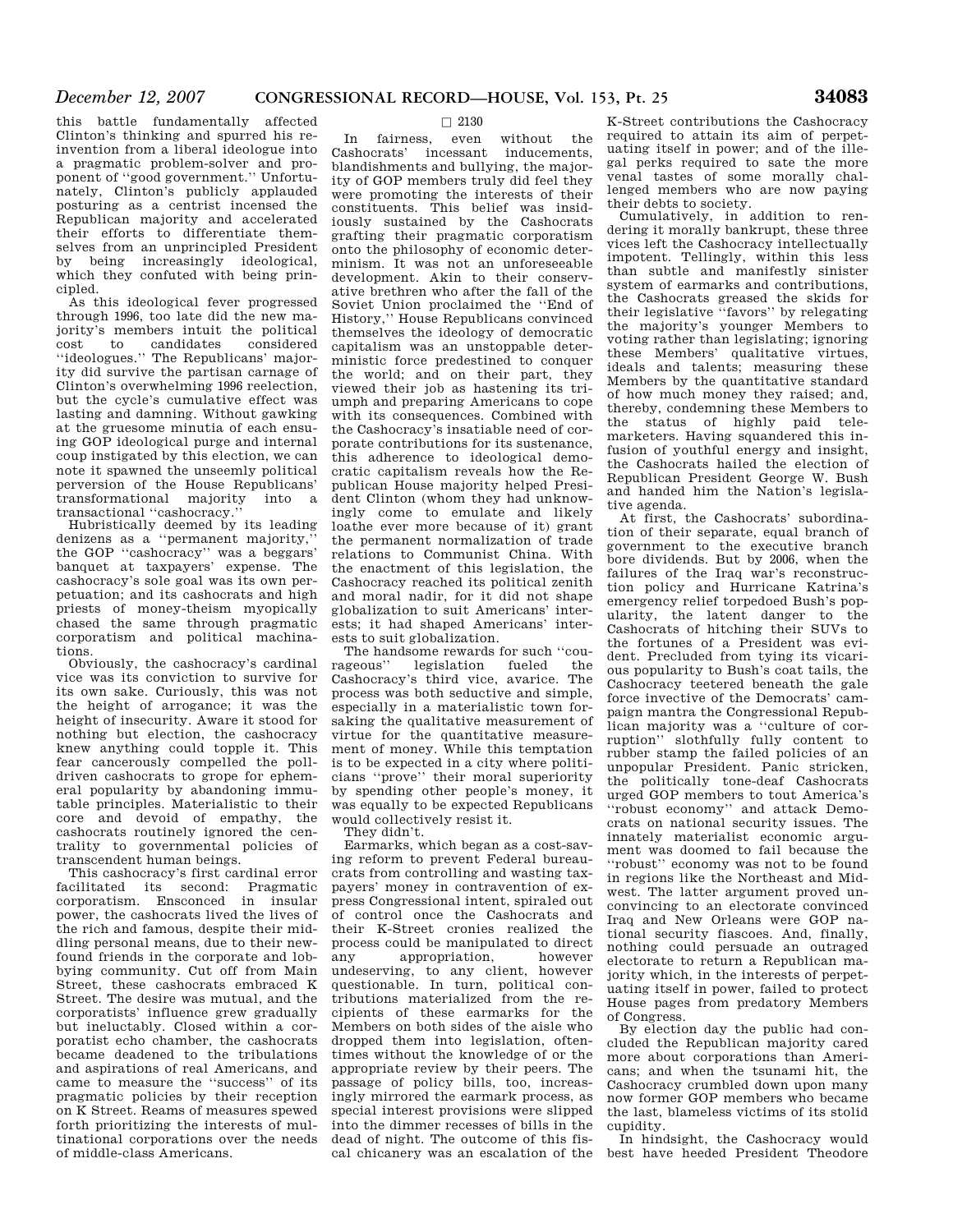will destroy America are prosperity at any price, peace at any price, safety first instead of duty first, the love of soft living, and the get rich quick theory of life.''

Straggling back to Washington for the Republican revolution's death vigil, the 2006 election's surviving GOP members bid anguished goodbyes to defeated friends and struggled to make sense of it all. Dazed and confused, some Members managed to grasp the reality of their newly minted minority, while some still grapple with it. Out of this former group, a distinct vision has emerged concerning how House Republicans can revitalize and redeem themselves in the estimation of their fellow Americans.

'Restoration Republicans'' are best considered Reagan's grandchildren. Like their Reagan-Democratic parents, Restoration Republicans were attracted to our party by the intellectual, cultural, and moral components and proven practical benefits of philosophical conservatism. Transcending talking points and political cant, these Restoration Republicans are devoted to restoring the human soul's centrality to public policy decisions; and focusing these policies on preserving and perpetuating the permanent things of our evanescent earthly existence which surpass all politics in importance.

The enduring ideals of Restoration Republicans are succinctly enumerated by Russell Kirk in his book, The Politics of Prudence:

One, conservatives believe that there exists an enduring moral order. Two, conservatives adhere to custom, convention and continuity. Three, conservatives believe in what may be called the principle of prescription, that is, of things established by immemorial usage. Four, conservatives are guided by the principle of prudence. Five, conservatives pay attention to the principle of variety. Six, conservatives are chastened by their principle of imperfectability. Seven, conservatives are persuaded that freedom and property are closely linked. Eight, conservatives uphold voluntary community, quite as they oppose involuntarily collectivism. Nine, the conservative perceives the need for prudent restraints upon power and upon human passion. And finally, 10, the thinking conservative understands that permanence and change must be recognized and reconciled in a vigorous society.

Given how the Cashocracy repeatedly violated these principles during its descent into oblivion, and how the Democrats' 2006 rallying cry was ''change,'' this 10th ideal merits deeper contemplation. For to understand it fully is to fully understand why Restoration Republicans, who are convinced we live amidst a crucible of liberty, proclaim our minority must emulate and implement the philosophical conservatism of

Roosevelt's warning: ''The things that Ronald Reagan and the fiery integrity fronting our generation of Americans of Theodore Roosevelt in the cause of empowering Americans and strengthening their eternal institutions of faith, family, community and country. Again, I quote from Kirk: ''Therefore, the intelligent conservative endeavors to reconcile the claims of permanence and the claims of progression. He or she thinks that the liberal and the radical, blind to the just claims of permanence, would endanger the heritage bequeathed to us, in an endeavor to hurry us into some dubious terrestrial paradise. The conservative, in short, favors reasoned and tempered progress. He or she is opposed to the cult of progress whose votaries believe that everything new necessarily is superior to everything old.

''Change is essential to the body social, the conservative reasons, just as it is essential to the human body. A body that has ceased to renew itself has begun to die. But if that body is to be vigorous, the change must occur in a regular manner, harmonizing with the form and nature of that body; otherwise change produces a monstrous growth, a cancer, which devours its host. The conservative takes care that nothing in a society should ever be wholly old and that nothing should ever be wholly new. This is the means of the conservation of a nation, quite as it is the means of conservation of a living organism. Just how much change a society requires and what sort of change depend upon the circumstances of an age and a nation.''

Kirk's words compelled Restoration Republicans to empathetically assess our Nation's age and circumstances, and ponder the direction and scope of the changes our American community requires. In making these determinations, Restoration Republicans draw parallels between, and inspiration from, America's greatest generation. Our greatest generation faced and surmounted a quartet of generational challenges born of industrialization: Economic, social and political upheavals; a Second World War against abject evil; the rise of the Soviet super-state as a strategic threat and rival model of governance; and the civil rights movement's moral struggle to equally ensure the God-given and constitutionally recognized rights of all Americans.

Today, our generation of Americans must confront and transcend a quartet of generational challenges born of globalization: Economic, social and political upheavals; a third world war against abject evil; the rise of the Communist Chinese super-state as a strategic threat and rival model of governance; and moral relativism's erosion of our Nation's foundational, self-evident truths.

The critical difference between the challenges conquered by the greatest generation and the challenges conis this: They faced their challenges consecutively; we face our challenges simultaneously.

In response to these generational challenges to our free republic, Restoration Republicans have drawn upon the roots of their philosophical conservatism to affirm the truth America does not exist to emulate others, America exists to inspire the world, and to advance the policy paradigm of American excellence, which rests upon a foundation of liberty, and the four cornerstones of sovereignty, security, prosperity and verities.

Individually and collectively, American excellence's foundation and four cornerstones are reinforced by these policy principals: Our liberty is granted not by the pen of a government bureaucrat, but is authored by the hand of Almighty God. Our sovereignty rests not in our soil but in our souls. Our security is guaranteed not by the thin hopes of appeasement, but by the moral and physical courage of our troops defending us in hours of maximum danger. Our prosperity is produced not by the tax hikes and spending sprees of politicians, but by the innovation and perspiration of free people engaged in free enterprise. Our cherished truths and communal virtues are preserved and observed not by a coerced political correctness but by our reverent citizenry's voluntary celebration of the culture of life. Restoration Republicans conclude, therefore, that we must be champions of American freedom in this challenging new millennium to keep our America a community of destiny inspired and guided by the virtuous genius of our free people, and forever blessed by the unfathomable grace of God.

It will not be easy, given the root public policy question of our times. In the age of industrialization, President Theodore Roosevelt empathized with Americans' feelings of powerlessness in the face of economic, social and political forces radically altering or terminating their traditional, typically agrarian lives. Writing years later in his book A Humane Economy, the economist Wilhelm Ropke examined the impacts upon human beings by these forces, which he collectively termed ''mass society'':

''The disintegration of the social structure generates a profound upheaval in the outward conditions of each individual's life, thought and work. Independence is smothered; men are uprooted and taken out of the close-woven social texture in which they were secure; true communities are broken up in favor of more universal but impersonal collectivities in which the individual is no longer a person in his own right; the inward, spontaneous social fabric is loosened in favor of mechanical, soulless organization, with